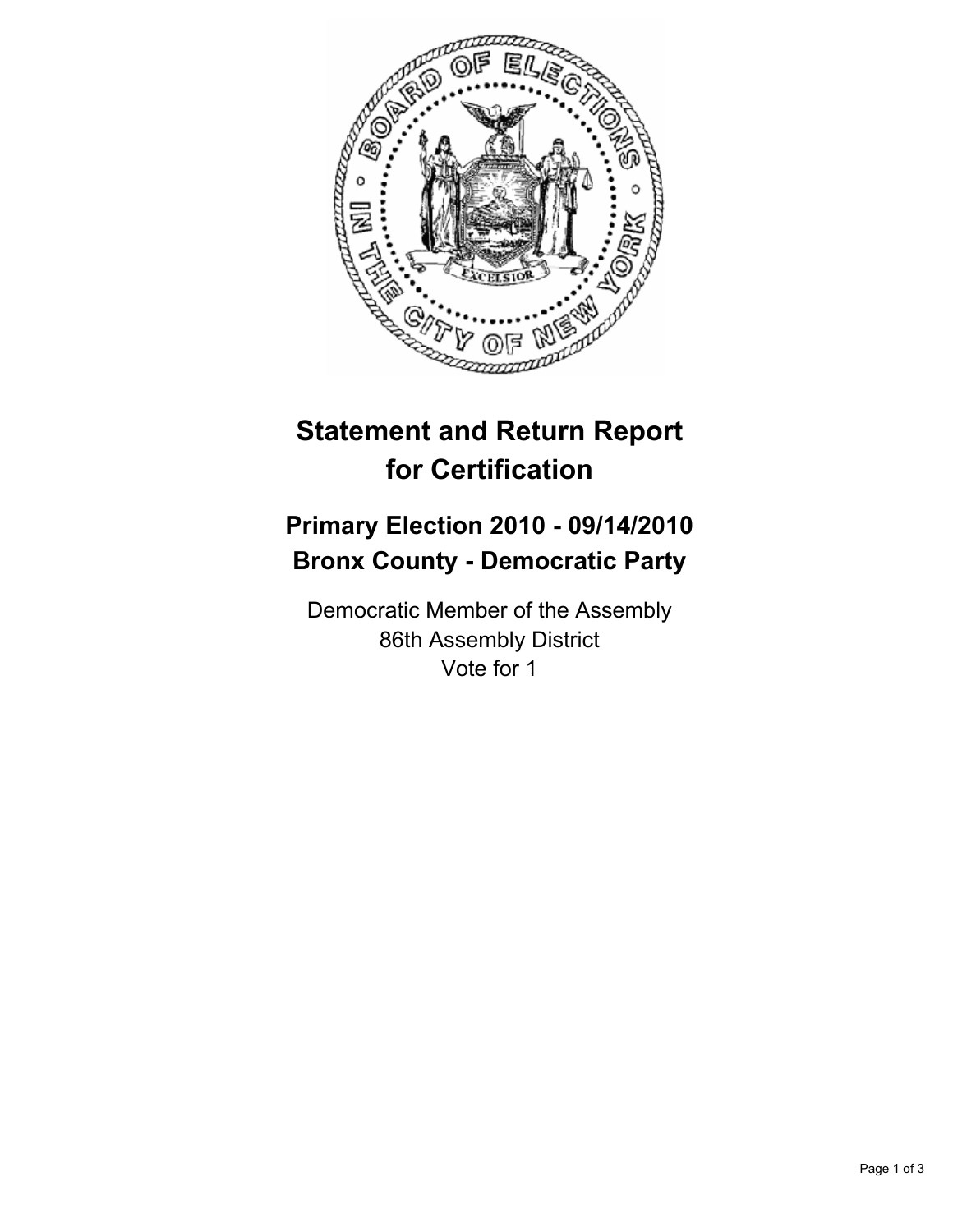

## **Assembly District 86**

| PUBLIC COUNTER           | 4,501 |
|--------------------------|-------|
|                          |       |
| <b>EMERGENCY</b>         | 0     |
| ABSENTEE/MILITARY        | 42    |
| AFFIDAVIT                | 111   |
| <b>NELSON L CASTRO</b>   | 2,181 |
| <b>HECTOR RAMIREZ</b>    | 1,888 |
| JOSE RIVERA (WRITE-IN)   |       |
| PETER RIVERA (WRITE-IN)  |       |
| SEAN P. WALSH (WRITE-IN) |       |
| <b>Total Votes</b>       | 4.072 |